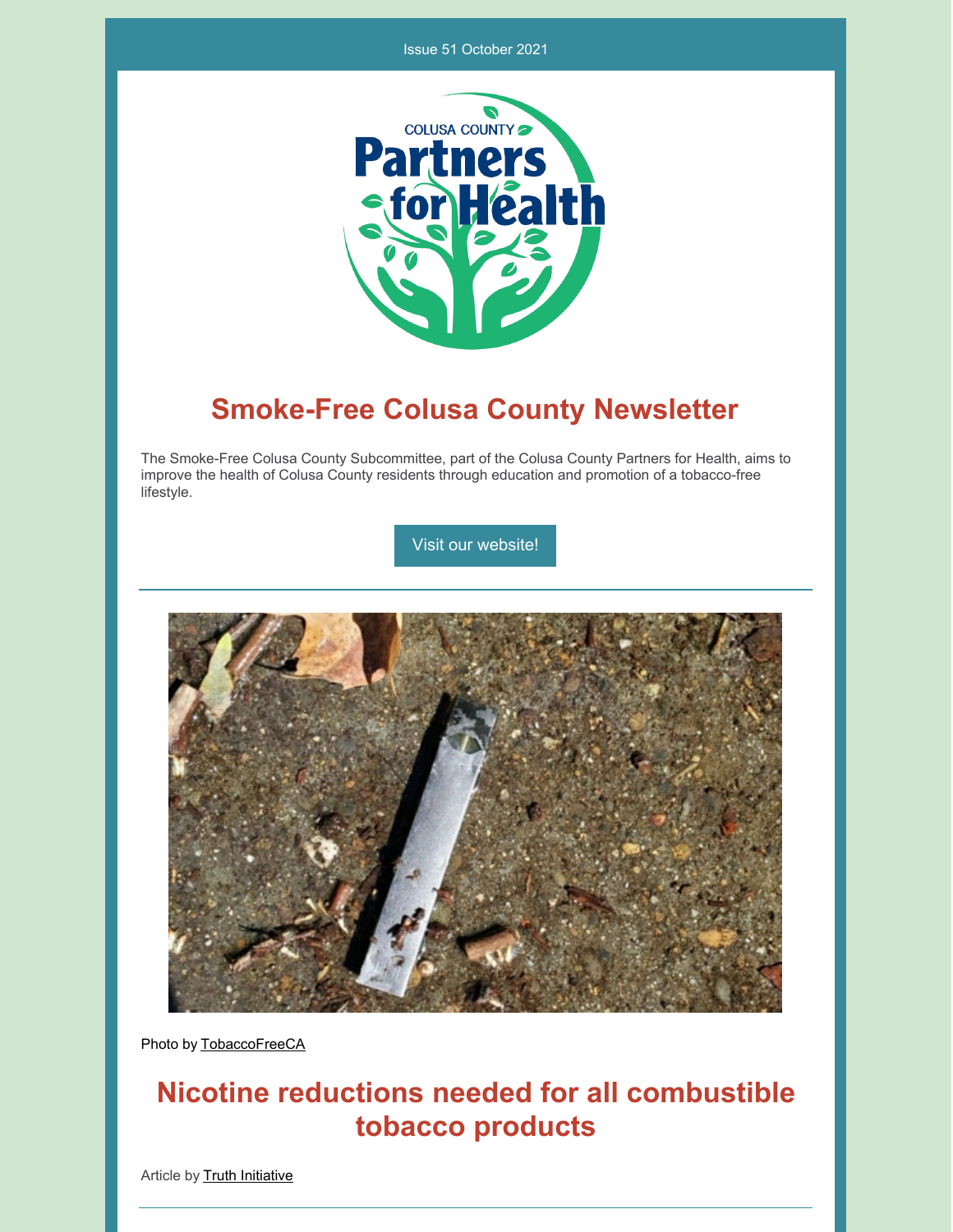Sixty-two percent of adult smokers said they would quit if the Food and Drug Administration limited the level of nicotine in cigarettes, according to a new Truth [Initiative®](https://www.sciencedirect.com/science/article/abs/pii/S0376871619304223) study.

Although smoking rates in the United States have decreased significantly in the past decade, 23 million adult smokers want to quit smoking but haven't succeeded. The FDA has proposed capping the level of nicotine — the addictive component of cigarettes — to make cigarettes less addictive and help current smokers quit.

The [study](https://www.sciencedirect.com/science/article/abs/pii/S0376871619304223), published in Drug and Alcohol Dependence, surveyed adult smokers to determine how likely they would be to engage in certain behaviors if cigarettes with reduced nicotine levels were the only kind sold. While 62% said they would quit tobacco — the policy's intended effect — 78% reported that they would continue smoking low-nicotine cigarettes, 47% said that they would use e-cigarettes, 35% indicated they would illegally buy high-nicotine cigarettes and 30% said they would turn to little cigars and cigarillos. Participants could indicate that they would likely engage in more than one behavior.

The FDA has indicated it is considering proposing such a rule — asking for public comments on the topic in 2018 – but no rule has yet been proposed. The research sheds light on how smokers may behave if this limit goes into effect, especially in a market where smokers can access many alternatives to cigarettes like e-cigarettes, cigars and cigarillos.

#### **Read the Truth [Initiative](https://www.sciencedirect.com/science/article/abs/pii/S0376871619304223) study**

#### **Reactions to low-nicotine cigarettes**

Researchers surveyed 917 adult smokers between the ages of 18 and 54. It's not clear what smokers know about low-nicotine cigarettes, like the fact that low-nicotine cigarettes are still harmful even though they may not be as addictive, and whether misperceptions about nicotine affect people's reported intentions.

Certain demographics affect how people were likely to respond to cigarettes with lower nicotine levels and this study was one of the first to look at how smokers intend to react to low-nicotine cigarettes in relation to factors like gender, education, ethnicity and income level. For example, women and people with higher income are more likely to continue using low-nicotine cigarettes, and black, non-Hispanic smokers were more likely to use e-cigarettes. Those with a college education were more likely to intend to quit. Going forward, the researchers note that it will be important to consider these factors when rolling out a low-nicotine policy to make sure that it is effective across all groups.

Level of nicotine dependence, which researchers measured by asking participants how long they typically waited to smoke their first cigarette after waking, also impacted responses. Those with greater dependence — less than 30 minutes to their first cigarette — had higher odds of planning to smoke lownicotine cigarettes, use e-cigarettes and illegally buy high-nicotine cigarettes.

Smokers who also used other tobacco products like cigars said they were more likely to switch to their other product if faced with low-nicotine cigarettes. This means that new laws with maximum nicotine levels need to apply across all combustible tobacco products to be effective.

#### **Nicotine reductions needed for all combustible tobacco products**

The FDA [published](https://www.fda.gov/tobacco-products/public-health-education/how-could-lowering-nicotine-levels-cigarettes-change-future-public-health) research in the New England Journal of Medicine indicating that if the policy was implemented by 2020, approximately 5 million additional adult smokers could quit smoking within one year of reducing nicotine levels. Truth Initiative [supports](https://truthinitiative.org/press/press-release/less-more-when-it-comes-fdas-game-changing-nicotine-reduction-plan) the concept of reducing nicotine in cigarettes to non-addictive levels and urges the agency to reduce nicotine on all combustible tobacco products.

Results presented in this new Truth study allow researchers and policy makers to understand potential behavioral impacts of policy implementation. The study's authors found that a reduced nicotine cigarette policy could positively impact population-level health, but most current cigarette smokers intend to continue using tobacco products, underscoring the need for reduced nicotine levels across combustible products. The authors state that "these findings suggest a reduced-nicotine standard should be implemented across all combustible tobacco products to fully realize the optimal impact of a low-nicotine product policy."

Truth Initiative offers proven-effective tools to help people quit [smoking](https://truthinitiative.org/what-we-do/quit-smoking-tools) [BecomeAnEX](https://www.becomeanex.org/)® is a free, digital *quit-smoking plan developed by Truth Initiative in collaboration with Mayo Clinic that has helped more than 800,000 people develop the skills and confidence to successfully quit. Research has shown that following the EX Plan quadruples a tobacco user's chance of quitting. The EX® [Program](https://www.theexprogram.com/) expands on BecomeAnEX to provide an enterprise-level tobacco cessation program designed for employers and health plans.*

## **Colusa County Partners for Health Meeting**